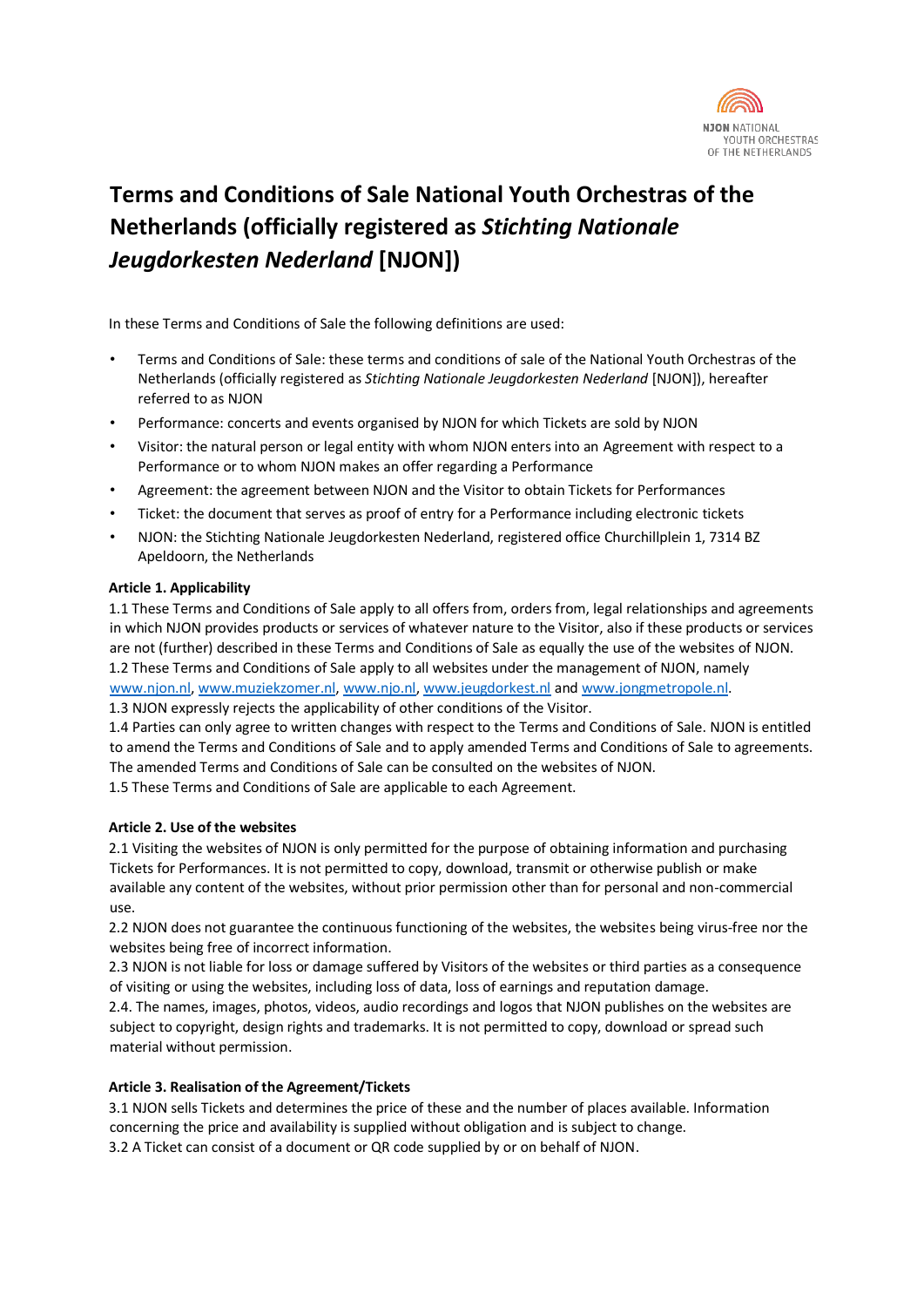3.3 The Visitor pays the price stated in the Agreement. Payment takes place in the manner stated on the websites of NJON. Further (payment/ordering) conditions can apply to the order.

3.4 All prices stated by NJON on the websites are in euros, including Dutch VAT, unless expressly stated otherwise.

3.5 For Performances for which NJON sells Tickets, service and administration costs and VAT are always included in the costs for the Ticket.

3.6 Tickets are sent to the email address that the Visitor provides with the order. NJON will consider the email address provided by the Visitor to be correct until the Visitor has shared a new email address with NJON. 3.7 From the moment that the Ticket is made available to the Visitor, the Visitor is responsible for the risk of loss, theft, damage or abuse of the Ticket.

3.8 Only purchase from the recognised (pre)sale addresses or from NJON guarantees the validity of the Ticket. The burden of proof concerning this lies with the Visitor.

3.9 The Ticket that consists of a QR code is sent via electronic communication (email) to the Visitor as soon as the payment has been made. If the Visitor has chosen to receive the Ticket in this manner, then the Visitor should ensure that this Ticket can be provided in a safe manner via electronic communication. NJON can guarantee neither the confidentiality of the Ticket supplied nor its receipt.

### **Article 4. Resale prohibition, returning tickets and special requests**

4.1 The Visitor may not resell a Ticket if this is in conflict with the law.

4.2 After receiving the Ticket, the Visitor should check it. Tickets can be exchanged or cancelled without charge within 72 hours after purchase, unless the purchase has been made less than 4 days prior to the Performance. In such case the following rules for up to 4 days prior to the Performance prevail.

4.3 From 72 hours after purchase until 4 days before the Performance takes place, Tickets can be exchanged against a fee of € 2.50 for administration costs per ticket. In the case of cancellation during this period, the Visitor will receive 50% of the purchase payment. The Visitor can contact NJON about this via

[kaartverkoop@njon.nl](mailto:kaartverkoop@njon.nl) or +31 55 579 1221. Within 4 days prior to the Performance, Tickets can no longer be exchanged or reimbursed, unless a medical declaration is submitted.

4.4 In case the NJON cancel the performance as a result of Covid19 measures, the Visitor will be fully reimbursed for costs of the purchased ticket.

4.3 Special requests, such as reserving wheelchair places, should be clearly made known in good time. NJON cannot provide any guarantee that special requests can be accommodated. For more information about this, the Visitor can contact NJON vi[a kaartverkoop@njon.nl](mailto:kaartverkoop@njon.nl) or by telephone via +31 55 579 1221.

#### **Article 5. Other Visitor obligations**

5.1 The Visitor should possess a valid and undamaged Ticket (digital, printed version of a digitally sent Ticket or Ticket sold at the door) both before the start of and during the Performance and as long as he or she is at the location where the Performance concerned is being held. He/she must show his/her Ticket if requested to by the operator of the location where the Performance is held, the security personnel and other authorised persons.

5.2 At first request, the Visitor is required, both during the visit to the Performance as well as when ordering the Ticket, to identify himself/herself so that NJON, amongst other things, is able to satisfy its legal obligations in the context of events.

5.3 It is forbidden to take professional photo, film or other recording equipment to produce professional recordings to the place where the Performance is held without NJON having been informed of this. 5.4 It is forbidden to bring fireworks, weapons, guns and/or other dangerous objects to the place where the Performance is held. If NJON takes such objects into custody at the door of the location where the event is held, then it will accept no liability regarding these. Objects forbidden by law will be confiscated and not returned.

5.5 If the Visitor after entering the place where the event takes place subsequently leaves this place, then the Ticket loses its validity.

5.6 The Visitor is required to comply with the regulations (including house rules) and/or instructions from NJON, the operator of the location where the Performance is held, the security personnel, the fire service and other authorised persons. If at the location where the Performance is held a smoking ban is enforced, then this ban also applies to all (electronic) smoking products.

5.7 NJON adopts a minimum advisory age of 16 years for the independent visiting of Performances (in other words without the supervision of an adult).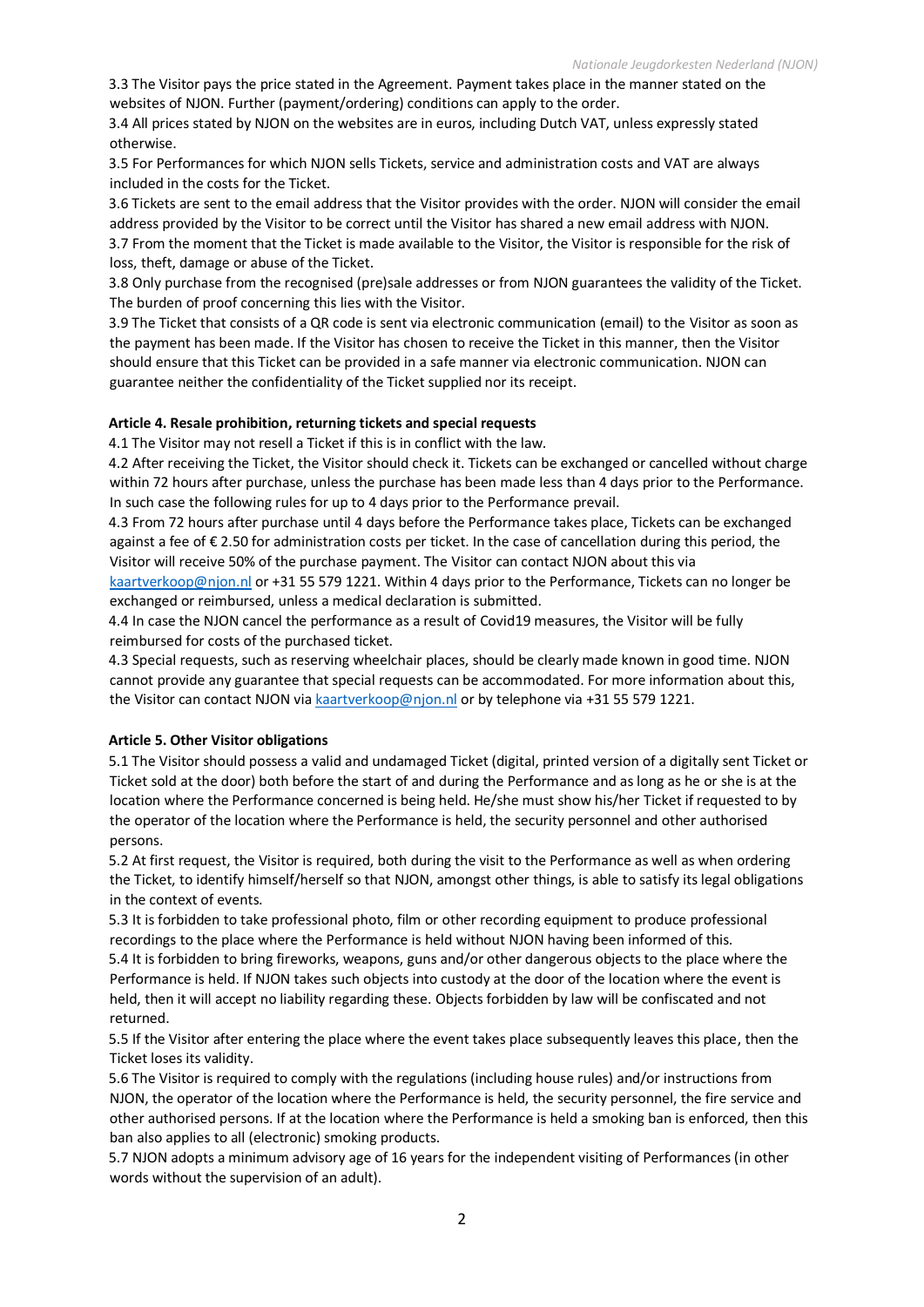### **Article 6. Rights of NJON**

6.1 If a Visitor violates (one or more of) the provisions as stated in these Terms and Conditions of Sale, then NJON is entitled to declare the Ticket invalid or to refuse the Visitor (continued) access to the Performance without the Visitor being entitled to a restitution of the amount paid to NJON for the Ticket whether or not this was paid to a (pre)sales address. Holders of Tickets declared invalid have no right to any other form of restitution or compensation.

6.2 NJON retains the right to deny the Visitor (continued) access to the Performance or to remove the Visitor from the place where the Performance is being held if NJON considers this to be reasonably necessary for the purpose of maintaining law and order during the Performance.

6.3 If it can be reasonably demonstrated that the Ticket has been falsified, then NJON is entitled to deny the holder of this Ticket (continued) access to the Performance without that Visitor i.e. Ticket holder being able to make a claim for any damage that he or she suffers as a consequence of this.

6.4 The artist and NJON are entitled to make (or commission) video and/or sound recordings and to use these for promotional purposes for themselves or for the needs of partners or sponsors. Persons who appear in the recordings cannot exercise any right to claim remuneration.

### **Article 7. Cancelled or postponed concerts**

7.1 NJON will do everything possible to inform the Visitor in advance by the email address known to it in the event that a Performance is cancelled. It is the responsibility of the Visitor to check before leaving whether the Performance has possibly been cancelled or postponed and what the new time or location will be. NJON cannot guarantee that the Visitor will be informed about the cancellation before the date of the Performance and is not responsible for any possible costs incurred.

7.2 If the Performance is cancelled, then the Visitor can submit the Ticket(s) for this Performance in accordance with the arrangements determined by NJON. The Visitor will be informed about this via an email sent to the email address known to NJON.

#### **Article 8. Liability NJON**

8.1 NJON is liable for the direct damage that the Visitor suffers and that is directly and solely the consequence of a shortcoming attributable to NJON. However, only that damage is eligible for compensation against which NJON is insured and that is reimbursed by the insurer. Damage not eligible for compensation is a) consequential damage; b) immaterial damage; c) damage caused deliberately or through deliberate recklessness by support staff of NJON.

8.2 Entering the location where the Performance takes place and attending the Performance is at the Visitor's own risk, in the sense that NJON accepts no liability whatsoever for damage that arises due to the stated entering or attendance.

8.3 NJON will strive to conduct the Performance as much as possible in accordance with the announced timing. However, the organisation is not liable for deviations from this timing and for the (eventual) damage which could arise as a result of this for the Visitor and/or third parties. Start times as stated, for example, on Tickets are subject to change. It is the Visitor's responsibility to regularly check (via their own email address, the website or other communication channels of NJON) whether the start time has remained unchanged. 8.4 NJON is further not liable for the content and manner of realisation of the Performance programme, which also expressly includes the length of the programme.

8.5 NJON is also not eligible for damage for the Visitor that arises due to loss of or damage to the Ticket.

### **Article 9. Force majeure**

9.1 Force majeure is understood to be every shortcoming that cannot be attributed to NJON because it cannot be put down to its guilt and is not attributable to NJON, neither by virtue of the law, a legal action or a currently prevailing opinion.

9.2 Without prejudice to the other rights it has, NJON has in the case of a force majeure the right to suspend or terminate the ordering process of the Visitor, without any legal intervention, by informing the Visitor of this in writing without NJON being obliged to compensate any damages, unless this is deemed unacceptable under the given circumstances and according to the standards of reasonableness and fairness.

### **Article 10. Personal data**

10.1 NJON uses the services of Yourticketprovider for the sale of Tickets. Additional conditions from Yourticketprovider apply to the sale of tickets.